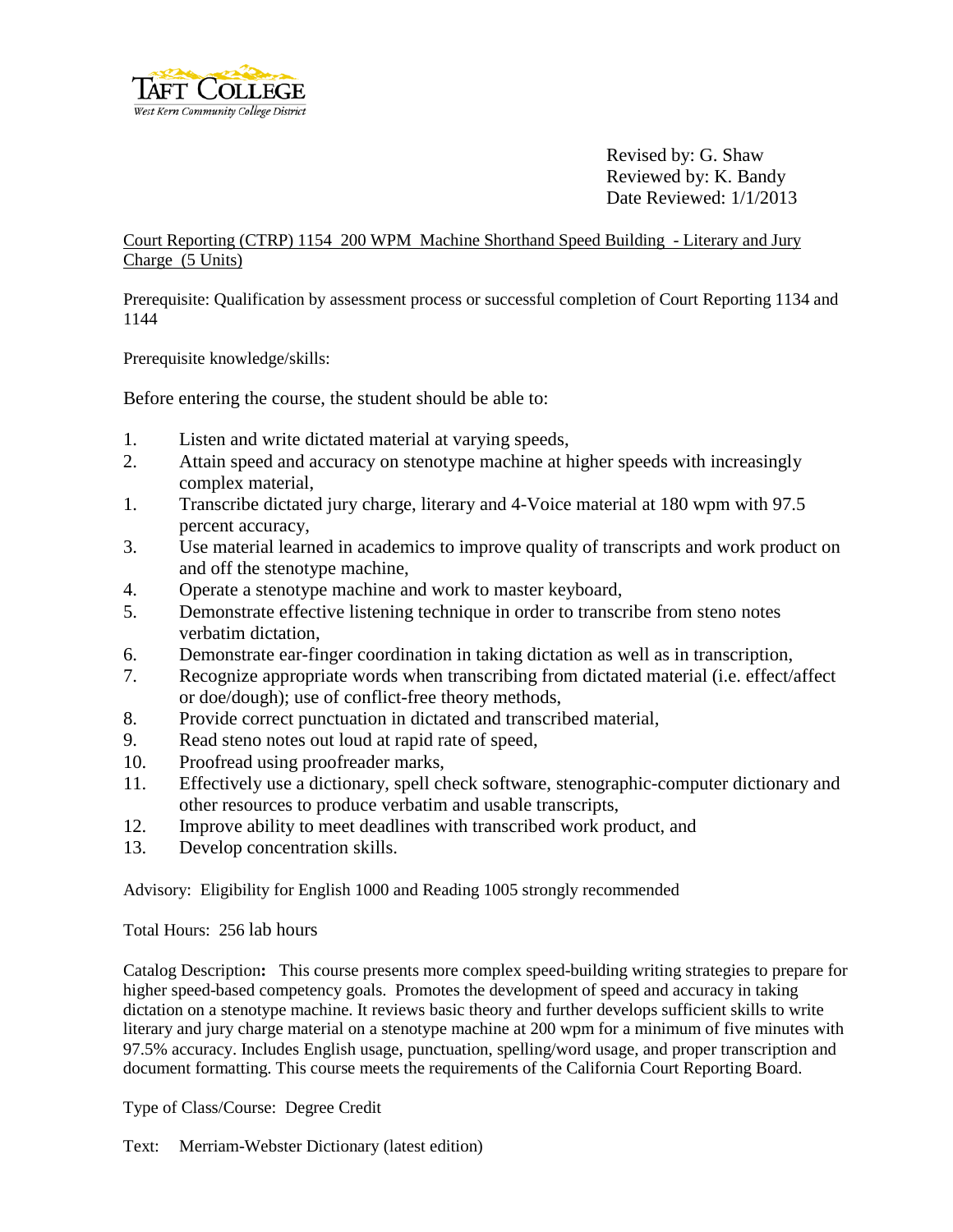

Additional Materials: Stenography machine and stenography paper

Course Objectives:

By the end of the course, a successful student will be able to:

- 1. Listen and write increasingly more complex material at varying speeds,
- 2. Attain speed and accuracy on stenotype machine at higher speeds with increasingly complex dictated material,
- 3. Pass one five-minute literary and one (1) five-minute jury charge dictation test at 200 wpm with a pass rate of 97.5%,
- 4. Use material learned in academics to improve quality of transcripts and work product on and off the stenotype machine,
- 5. Operate a stenotype machine and work to master keyboard,
- 6. Demonstrate effective listening technique in order to transcribe from steno notes verbatim dictation,
- 7. Demonstrate ear-finger coordination in taking dictation as well as in transcription,
- 8. Recognize appropriate words when transcribing from dictated material (i.e. effect/affect or doe/dough); use of conflict-free theory methods,
- 9. Provide correct punctuation in dictated and transcribed material,
- 10. Read steno notes out loud at rapid rate of speed,
- 11. Proofread using proofreader marks,
- 12. Effectively use a dictionary, spell check software, stenographic-computer dictionary and other resources to produce verbatim and usable transcripts,
- 13. Improve ability to meet deadlines with transcribed work product, and
- 14. Develop concentration skills.

Course Scope and Content (laboratory):

| Unit I | <b>Speed Building Techniques</b> |  |
|--------|----------------------------------|--|
|        |                                  |  |

- A. Daily observations
- B. Dictation at 200 wpm of various complex material
- C. Theory techniques through timed dictation tests
- D. Theory techniques through word usage and spelling tests
- E. Concentration and listening skills: timed dictation tests
- F. Read back steno notes
- G. Complex material from legal opinion, literary and medical, and an introduction to 200 WPM 4-Voice
- Unit II Dictation/Transcription Outcome
	- A. Daily observations
	- B. Personal dictionary
	- C. Identify homonyms, numbers, possessives and symbols
	- D. Writing "briefs", (steno shorthand abbreviations)
	- E. Read and transcribe steno notes
	- F. Transcribe, edit and proofread timed dictation documents

## Unit III Skills Development

A. Build speed and continue to master writing dictated material